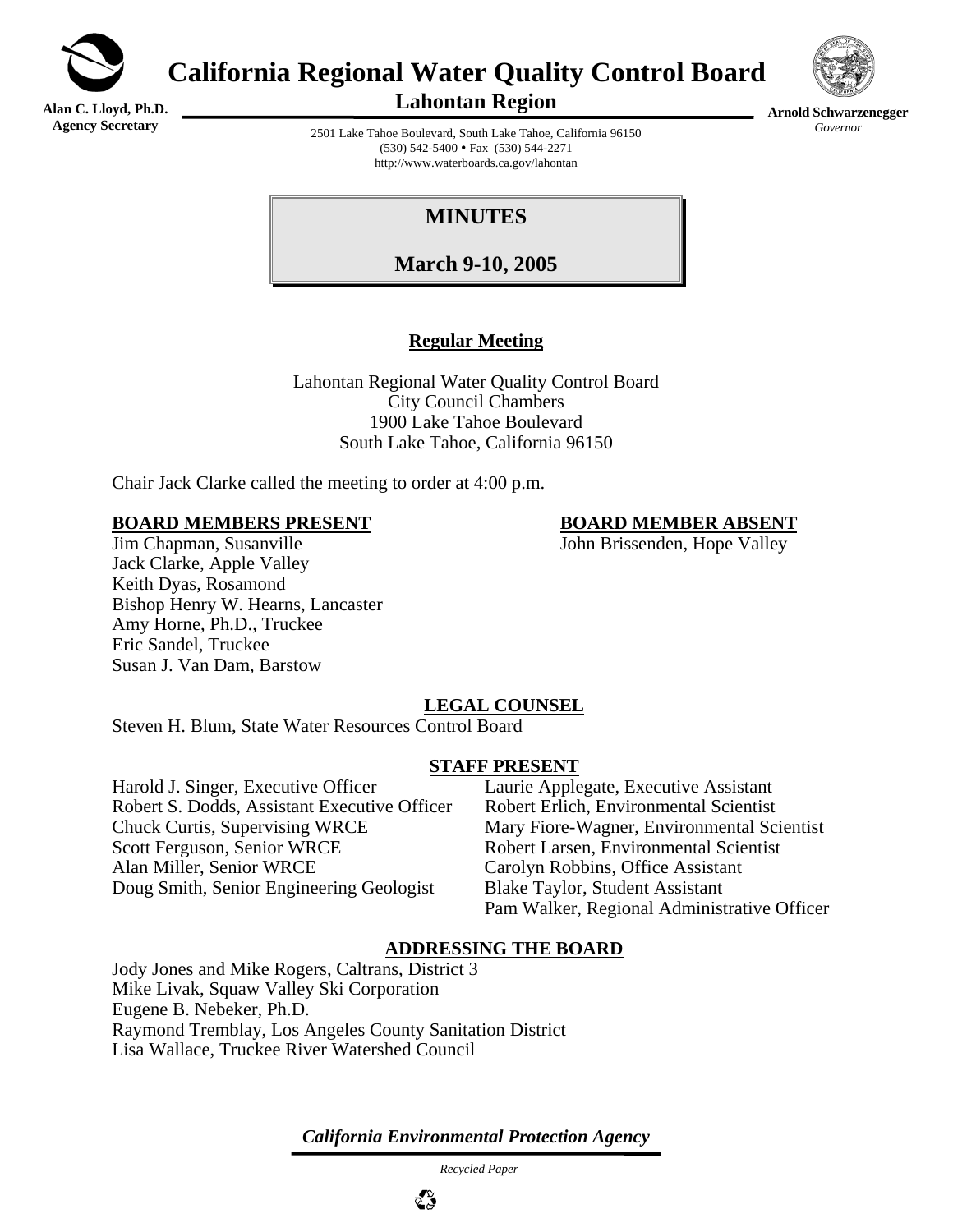#### **OTHER BUSINESS**

#### **1. Executive Officer's Report**

Mr. Singer discussed the following items from the March 2005 written report:

Item No. 1 – Meyers Beacon Gas Station, El Dorado County

Item No. 2 – Semiannual Report on Status of Basin Plan Amendments

Item No. 3 – North Tahoe Public Utility District Administrative Civil Liability Complaint Settlement

Item No. 4 – Update on the Lake Tahoe Shorezone Amendments

Item No. 6 – Upper Truckee River Cattle Grazing, Cleanup and Abatement Order for Violations of Fecal Coliform Water Quality Standards in the Tahoe Basin, South Lake Tahoe

Item No. 7 – Revegetation and Erosion Control Guiding Principles

Item No. 8 – Mojave Watershed Group of Small Communities Enrolled Under Statewide Phase II Municipal Storm Water NPDES General Permit

Item No. 10 – Molycorp Inc. Cleanup and Abatement Order No. 6-98-19

Item No. 11 – Los Angeles County Sanitation District No. 14 – Lancaster Water Reclamation Plant, Compliance Status

Item No. 12 – Los Angeles County Sanitation District No. 20 and City of Los Angeles World Airports, Palmdale Water Reclamation Plant, Compliance Status

The March 2005 Report of Unauthorized Waste Discharges was discussed.

Mr. Singer handed out and discussed Assembly Bill No. 1727 (Aghazarian). He also handed out a Governor's press release announcing the appointments of two new State Board Members: Tam Doduc and Gerald Secundy.

Mr. Singer asked Board members to update their biographies for posting on the Board's website.

Mr. Singer gave an update regarding Pathway 2007.

The afternoon session of the Board meeting adjourned at 4:55 p.m.

*California Environmental Protection Agency*

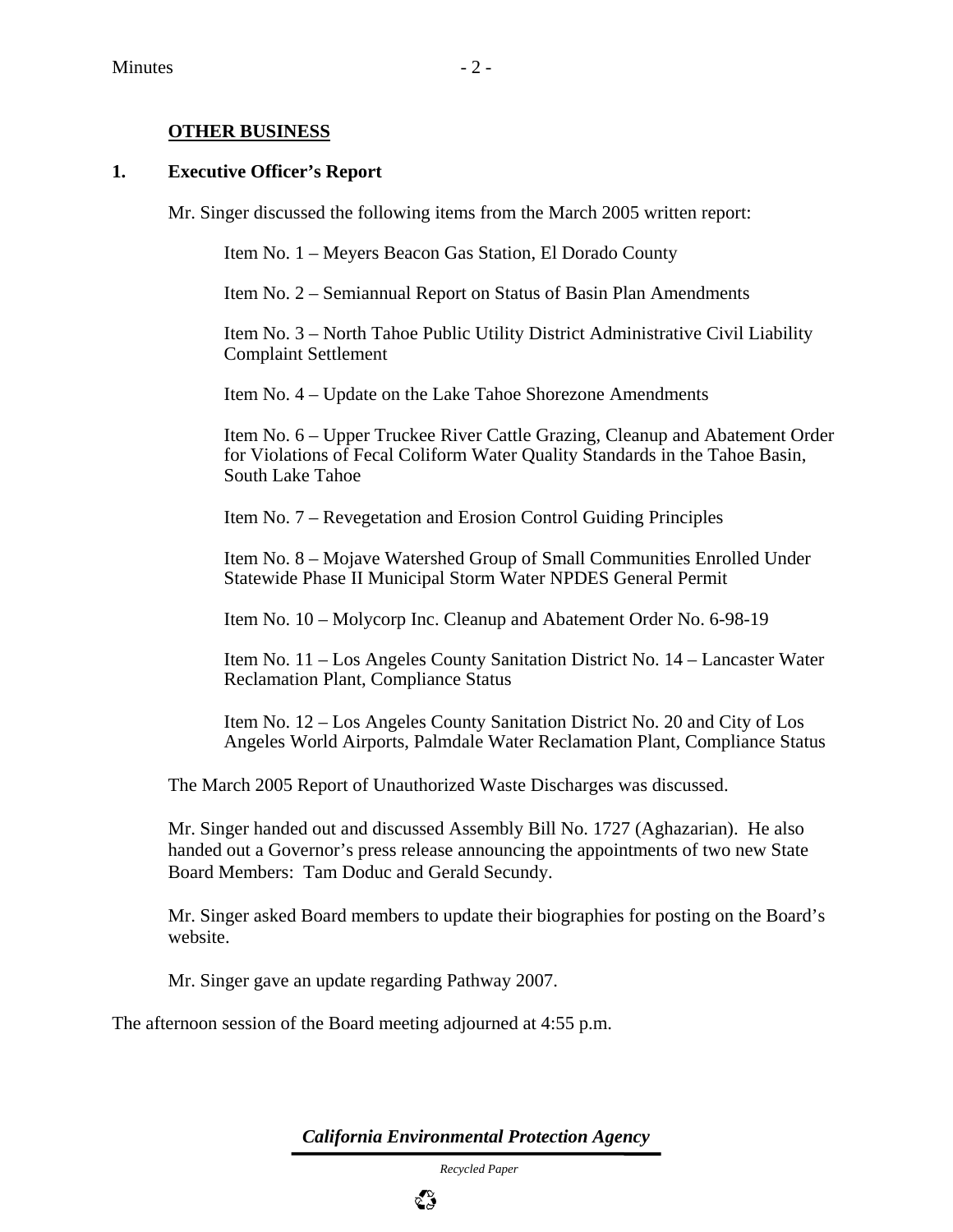#### **Regular Meeting, Continued 7:15 p.m., March 9, 2005**

Chair Jack Clarke called the meeting to order at 7:20 p.m. Board members present: Jim Chapman, Keith Dyas, Bishop Henry Hearns, Amy Horne, Ph.D., Eric Sandel and Susan Van Dam. Absent: John Brissenden.

#### **2. PUBLIC FORUM**

- Lisa Wallace, Truckee River Watershed Council (TRWC), read into the record a letter dated March 8, 2005 from the TRWC staff, directors and Coordinating Committee. The letter acknowledged the role of Jill Wilson, former Regional Board staff member, in founding the Truckee River Aquatic Monitors and commended Ms. Wilson for her commitment to water quality monitoring in the Truckee River Basin.
- Ray Tremblay, Supervising Engineer, Los Angeles County Sanitation District, responded to items discussed by Mr. Singer during the Executive Officer's Report and to statements made by Dr. Eugene B. Nebeker at the February 2005 Regional Board meeting. Mr. Tremblay handed out copies of the Sanitation Districts of Los Angeles County's Fourteenth Annual Status Report on Reclaimed Water Use and offered to sponsor a workshop for the Board regarding groundwater recharge and reuse. Mr. Tremblay answered questions from the Board.
- Dr. Eugene B. Nebeker, handed out copies of a map delineating a nitrate plume in the upper 50 feet of aquifer of the Palmdale Wastewater Reclamation Plant facilities and discussed environmental damage caused by the plume. Dr. Nebeker stressed the importance of groundwater recharge and protecting water quality in the Antelope Valley. Dr. Nebeker answered questions from the Board.

Mr. Chapman asked staff to provide information regarding the history of the plume. Bishop Hearns asked for information regarding the various sources of nitrate and the amount of nitrate per source.

#### **OTHER BUSINESS**

#### **3. Minutes of the Regular Meetings of October 13-14, 2004 in Lancaster, and February 9-10, 2005 in Victorville**

- **Motion:** Moved by Mr. Sandel, seconded by Dr. Horne and **unanimously carried** to adopt the February 9-10, 2005 minutes as proposed.
- **Motion:** Moved by Dr. Horne, seconded by Mr. Sandel, to adopt the October 13-14, 2004 minutes as proposed. Voting yes: Mr. Sandel, Mr. Clarke, and Dr. Horn. Abstaining: Mr. Chapman, Mr. Dyas, Bishop Hearns and Ms. Van Dam. **Motion carried.**

*California Environmental Protection Agency*

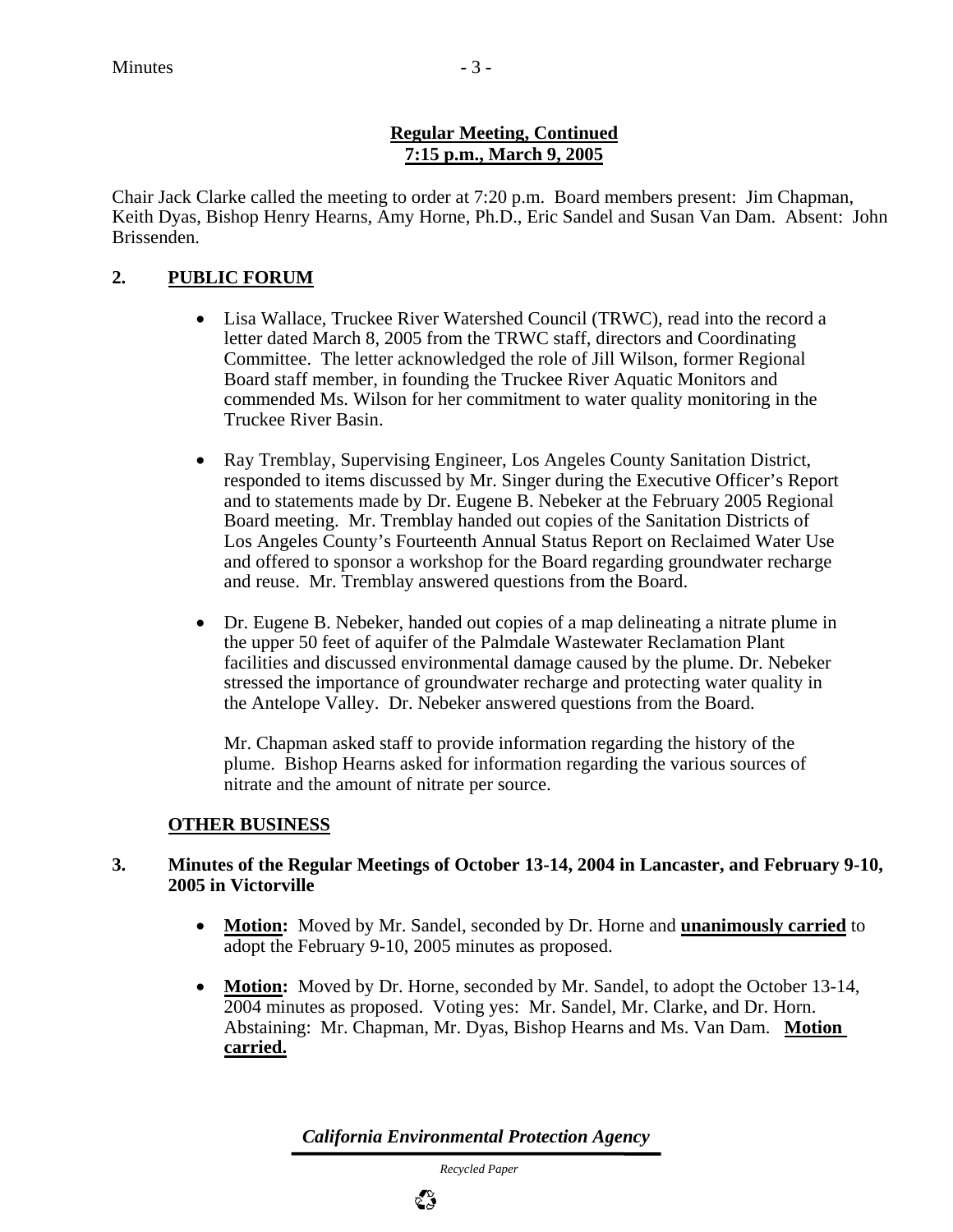#### **ADOPTION OF UNCONTESTED CALENDAR**

Item 5, Lake Tahoe Construction NPDES Permit Renewal, was removed from the uncontested calendar to be considered by the Board on Thursday, March 10, 2005.

The following Rescissions of Waste Discharge Requirements were considered on the uncontested calendar:

- **6. Albertsons, (Order No. 6-95-010), Rite-Aid (Order No. 6-95-014), Investment Development Corp., (Order No. 6-95-011), US Postal Service (Order No. 6-95-012), Johnson-Chamberlain Co. (Order No. 6-95-013), US Bank of California, (Order No. 6-95-015), El Dorado County – R6T-2005-0004**
- **7. Susanville Recycling Center (Order No. 76-86-90), Glenn Roberts, Lassen County R6T-2005-0005**
	- **Motion:** Moved by Mr. Sandel, seconded by Bishop Hearns and **unanimously carried**  to adopt the uncontested calendar with the removal of Item 5.

#### **OTHER BUSINESS**

#### **8. Terrence and Brendan Finn; Finn Bridge Project, Exemption to a Waste Discharge Prohibition Contained in the Water Quality Control Plan for the Lahontan Region, Nevada County – R6T-2005-0006**

Scott Ferguson presented the staff report and answered questions from the Board. Mr. Ferguson asked the Board to adopt the Resolution with late revisions.

• **Motion:** Moved by Bishop Hearns, seconded by Mr. Dyas and **unanimously carried** to adopt the Resolution with late revisions proposed by Mr. Ferguson.

#### **9. Strategy to Address 303(d)-listed Waters (Pursuant to New SWRCB Policies)**

Chuck Curtis presented the staff report and answered questions from the Board. No action was taken by the Board.

#### **11. CLOSED SESSION**

Board members met in closed session on March 9, 2005 from 9:25 p.m. to 10:40 p.m. to discuss items e, h, i, and j. Authority: Government Code Section 11126(a)(e).

The Board reconvened in open session at 10:41 p.m.

The evening session adjourned at 10:41 p.m.

*California Environmental Protection Agency*

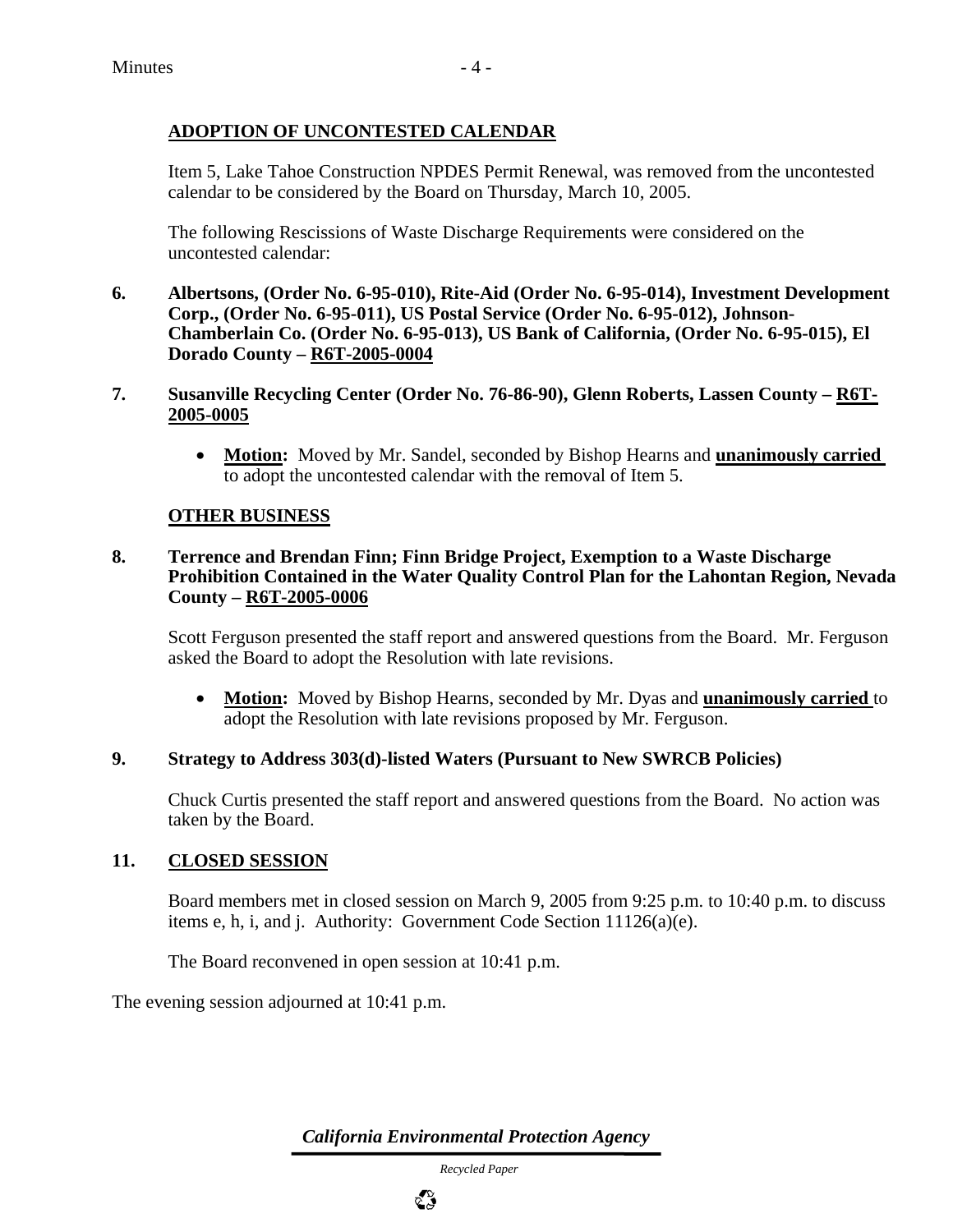#### **Regular Meeting, Continued 8:30 a.m., March 10, 2005**

Chair Jack Clarke called the meeting to order at 8:30 a.m. Board members present: Jim Chapman, Keith Dyas, Bishop Henry Hearns, Amy Horne, Ph.D., Eric Sandel, and Susan Van Dam. Board member absent: John Brissenden.

#### **10. PUBLIC FORUM**

Mike Livak, Vice President-Director, Squaw Valley Ski Corporation, introduced himself to the new Regional Board members and discussed ongoing efforts at Squaw Valley. He noted settlement discussions between the Regional Board and Squaw Valley are continuing and expressed optimism regarding a positive outcome. Mr. Livak answered questions from the Board.

#### **NPDES PERMIT RENEWAL**

#### **5. Lake Tahoe Construction NPDES Permit Renewal (El Dorado and Placer Counties) – R6T-2005-0007**

Note: This item was removed from the uncontested calendar on March 9, 2005, for consideration by the Board on March 10, 2005.

Robert Larsen gave the staff presentation. He outlined Caltrans' concerns with the permit and Regional Board staff's response. Mr. Larsen and Mr. Smith answered questions from the Board. Mr. Larsen asked the Board to adopt the permit with the amendments suggested by Regional Board staff.

Mike Rogers, Caltrans, noted his concerns had been addressed by Regional Board staff.

• **Motion:** Moved by Mr. Dyas, seconded by Bishop Hearns and **unanimously carried** to adopt the permit with the amendments recommended by Mr. Larsen.

#### **STATUS REPORT**

#### **13. Status Report – Caltrans' Lake Tahoe Water Quality Improvement Program**

Jim Chapman disclosed that he had previously heard part of the presentation in his capacity with Lassen County.

Robert Erlich gave the status report and answered questions from the Board.

Jody Jones, Director, Caltrans, District 3, discussed Caltrans' funding issues and staff reductions, presented a status report on the Environmental Improvement Program Delivery Plan and discussed Caltrans' maintenance activities and pollutant loading issues. Ms. Jones answered questions from the Board.

*California Environmental Protection Agency*